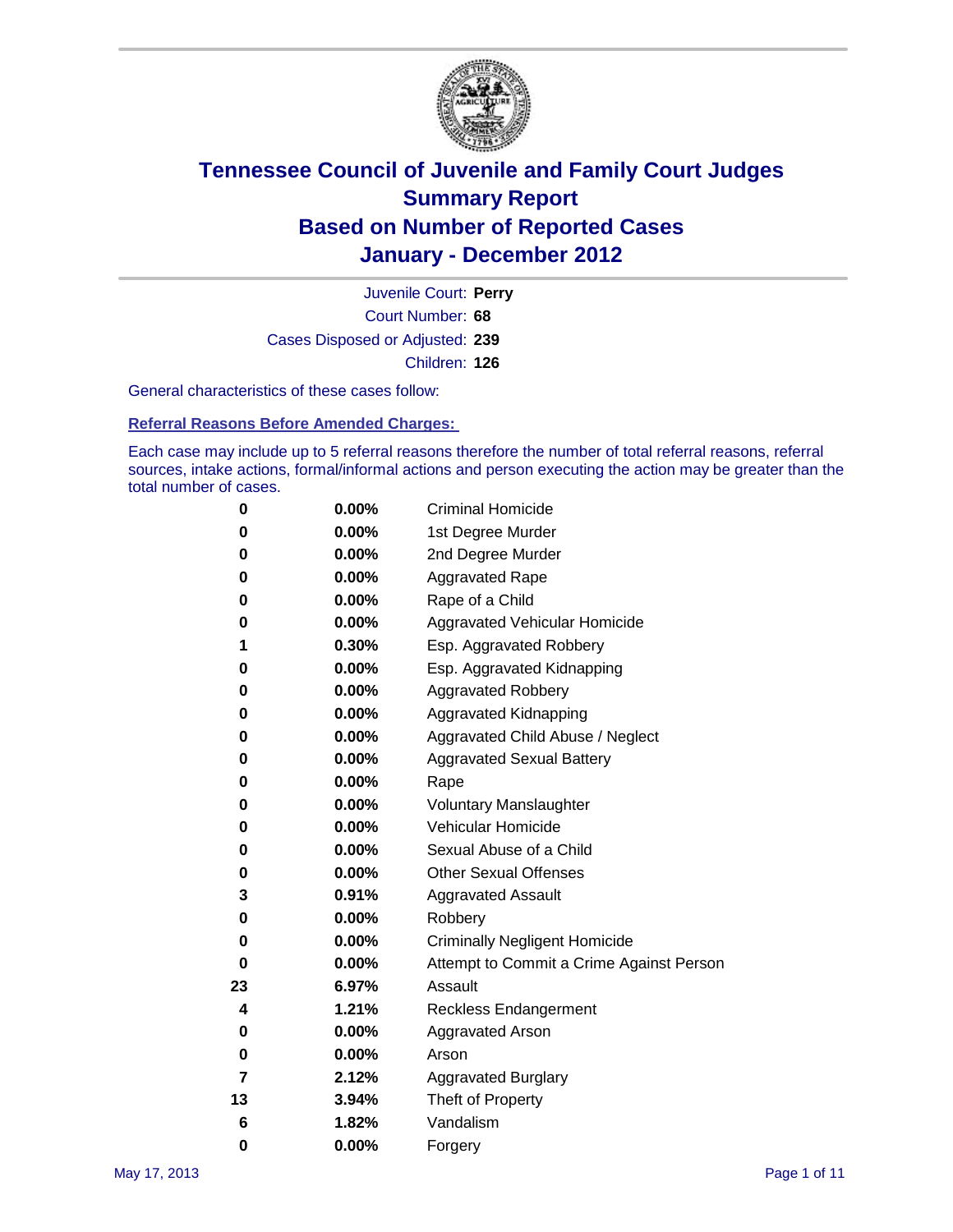

Court Number: **68** Juvenile Court: **Perry** Cases Disposed or Adjusted: **239** Children: **126**

#### **Referral Reasons Before Amended Charges:**

Each case may include up to 5 referral reasons therefore the number of total referral reasons, referral sources, intake actions, formal/informal actions and person executing the action may be greater than the total number of cases.

| 0  | 0.00% | <b>Worthless Checks</b>                                     |
|----|-------|-------------------------------------------------------------|
| 0  | 0.00% | Illegal Possession / Fraudulent Use of Credit / Debit Cards |
| 6  | 1.82% | <b>Burglary</b>                                             |
| 0  | 0.00% | Unauthorized Use of a Vehicle                               |
| 0  | 0.00% | <b>Cruelty to Animals</b>                                   |
| 0  | 0.00% | Sale of Controlled Substances                               |
| 8  | 2.42% | <b>Other Drug Offenses</b>                                  |
| 2  | 0.61% | Possession of Controlled Substances                         |
| 0  | 0.00% | <b>Criminal Attempt</b>                                     |
| 0  | 0.00% | Carrying Weapons on School Property                         |
| 5  | 1.52% | Unlawful Carrying / Possession of a Weapon                  |
| 0  | 0.00% | <b>Evading Arrest</b>                                       |
| 0  | 0.00% | Escape                                                      |
| 2  | 0.61% | Driving Under Influence (DUI)                               |
| 6  | 1.82% | Possession / Consumption of Alcohol                         |
| 0  | 0.00% | Resisting Stop, Frisk, Halt, Arrest or Search               |
| 0  | 0.00% | <b>Aggravated Criminal Trespass</b>                         |
| 0  | 0.00% | Harassment                                                  |
| 0  | 0.00% | Failure to Appear                                           |
| 0  | 0.00% | Filing a False Police Report                                |
| 0  | 0.00% | Criminal Impersonation                                      |
| 2  | 0.61% | <b>Disorderly Conduct</b>                                   |
| 0  | 0.00% | <b>Criminal Trespass</b>                                    |
| 1  | 0.30% | <b>Public Intoxication</b>                                  |
| 0  | 0.00% | Gambling                                                    |
| 17 | 5.15% | <b>Traffic</b>                                              |
| 0  | 0.00% | <b>Local Ordinances</b>                                     |
| 0  | 0.00% | Violation of Wildlife Regulations                           |
| 0  | 0.00% | Contempt of Court                                           |
| 4  | 1.21% | Violation of Probation                                      |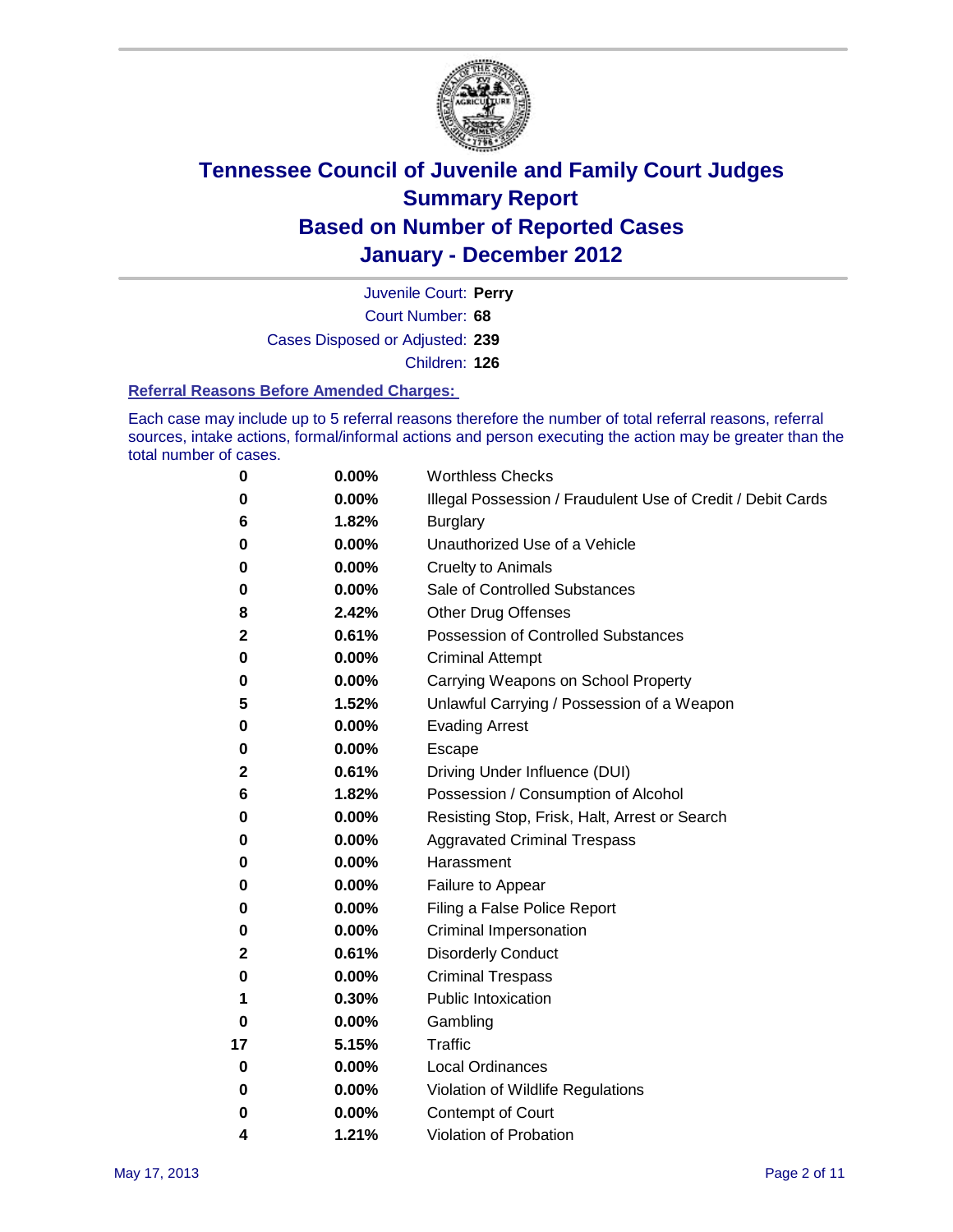

Court Number: **68** Juvenile Court: **Perry** Cases Disposed or Adjusted: **239** Children: **126**

#### **Referral Reasons Before Amended Charges:**

Each case may include up to 5 referral reasons therefore the number of total referral reasons, referral sources, intake actions, formal/informal actions and person executing the action may be greater than the total number of cases.

| 0        | 0.00%    | Violation of Aftercare                 |
|----------|----------|----------------------------------------|
| 7        | 2.12%    | <b>Unruly Behavior</b>                 |
| 15       | 4.55%    | Truancy                                |
|          | 0.30%    | In-State Runaway                       |
| 0        | 0.00%    | Out-of-State Runaway                   |
| 4        | 1.21%    | Possession of Tobacco Products         |
| 0        | 0.00%    | Violation of a Valid Court Order       |
| 5        | 1.52%    | Violation of Curfew                    |
| 0        | 0.00%    | Sexually Abused Child                  |
| 0        | 0.00%    | <b>Physically Abused Child</b>         |
| 64       | 19.39%   | Dependency / Neglect                   |
| 0        | 0.00%    | <b>Termination of Parental Rights</b>  |
| 1        | 0.30%    | <b>Violation of Pretrial Diversion</b> |
| 0        | 0.00%    | Violation of Informal Adjustment       |
| 47       | 14.24%   | <b>Judicial Review</b>                 |
| 0        | $0.00\%$ | <b>Administrative Review</b>           |
| $\bf{0}$ | $0.00\%$ | <b>Foster Care Review</b>              |
| 22       | 6.67%    | Custody                                |
| 15       | 4.55%    | Visitation                             |
| 0        | $0.00\%$ | Paternity / Legitimation               |
| 34       | 10.30%   | <b>Child Support</b>                   |
| 0        | $0.00\%$ | <b>Request for Medical Treatment</b>   |
| 0        | 0.00%    | <b>Consent to Marry</b>                |
| 5        | 1.52%    | Other                                  |
| 330      | 100.00%  | <b>Total Referrals</b>                 |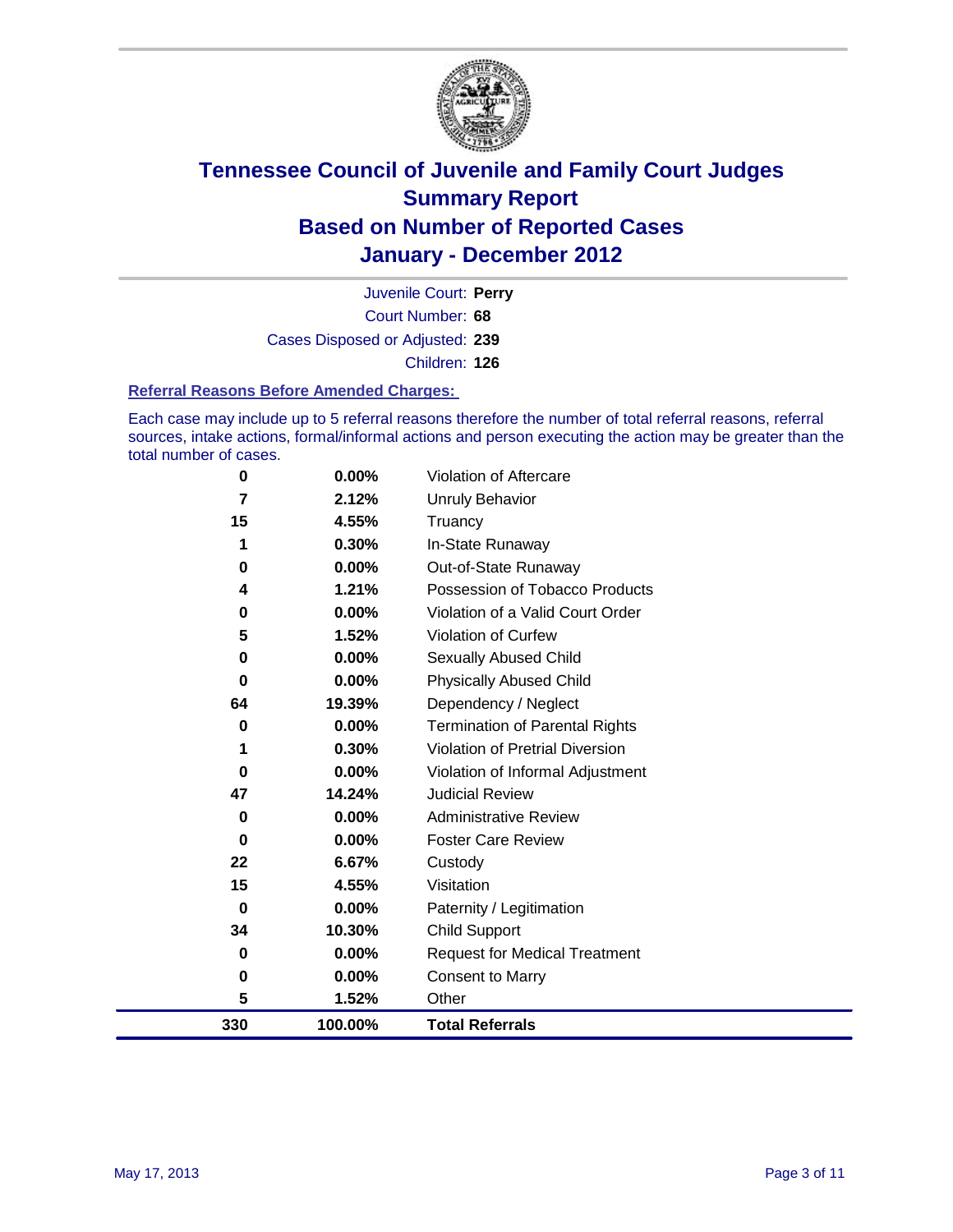

|                            | Juvenile Court: Perry           |                                   |  |  |  |
|----------------------------|---------------------------------|-----------------------------------|--|--|--|
| Court Number: 68           |                                 |                                   |  |  |  |
|                            | Cases Disposed or Adjusted: 239 |                                   |  |  |  |
|                            |                                 | Children: 126                     |  |  |  |
| <b>Referral Sources: 1</b> |                                 |                                   |  |  |  |
| 125                        | 37.88%                          | <b>Law Enforcement</b>            |  |  |  |
| 36                         | 10.91%                          | Parents                           |  |  |  |
| 11                         | 3.33%                           | <b>Relatives</b>                  |  |  |  |
| 0                          | 0.00%                           | Self                              |  |  |  |
| 15                         | 4.55%                           | School                            |  |  |  |
| 0                          | 0.00%                           | <b>CSA</b>                        |  |  |  |
| 51                         | 15.45%                          | <b>DCS</b>                        |  |  |  |
| 0                          | 0.00%                           | <b>Other State Department</b>     |  |  |  |
| 34                         | 10.30%                          | <b>District Attorney's Office</b> |  |  |  |
| 47                         | 14.24%                          | <b>Court Staff</b>                |  |  |  |
| 0                          | 0.00%                           | Social Agency                     |  |  |  |
| 0                          | 0.00%                           | <b>Other Court</b>                |  |  |  |
| 4                          | 1.21%                           | Victim                            |  |  |  |
| 0                          | 0.00%                           | Child & Parent                    |  |  |  |
| 0                          | 0.00%                           | Hospital                          |  |  |  |
| 2                          | 0.61%                           | Unknown                           |  |  |  |
| 5                          | 1.52%                           | Other                             |  |  |  |
| 330                        | 100.00%                         | <b>Total Referral Sources</b>     |  |  |  |
|                            |                                 |                                   |  |  |  |

### **Age of Child at Referral: 2**

| 0  | $0.00\%$ | <b>Unknown</b>     |  |
|----|----------|--------------------|--|
| 1  | 0.79%    | Ages 19 and Over   |  |
| 19 | 15.08%   | Ages 17 through 18 |  |
| 28 | 22.22%   | Ages 15 through 16 |  |
| 15 | 11.90%   | Ages 13 through 14 |  |
| 11 | 8.73%    | Ages 11 through 12 |  |
| 52 | 41.27%   | Ages 10 and Under  |  |
|    |          |                    |  |

<sup>1</sup> If different than number of Referral Reasons (330), verify accuracy of your court's data.

<sup>2</sup> One child could be counted in multiple categories, verify accuracy of your court's data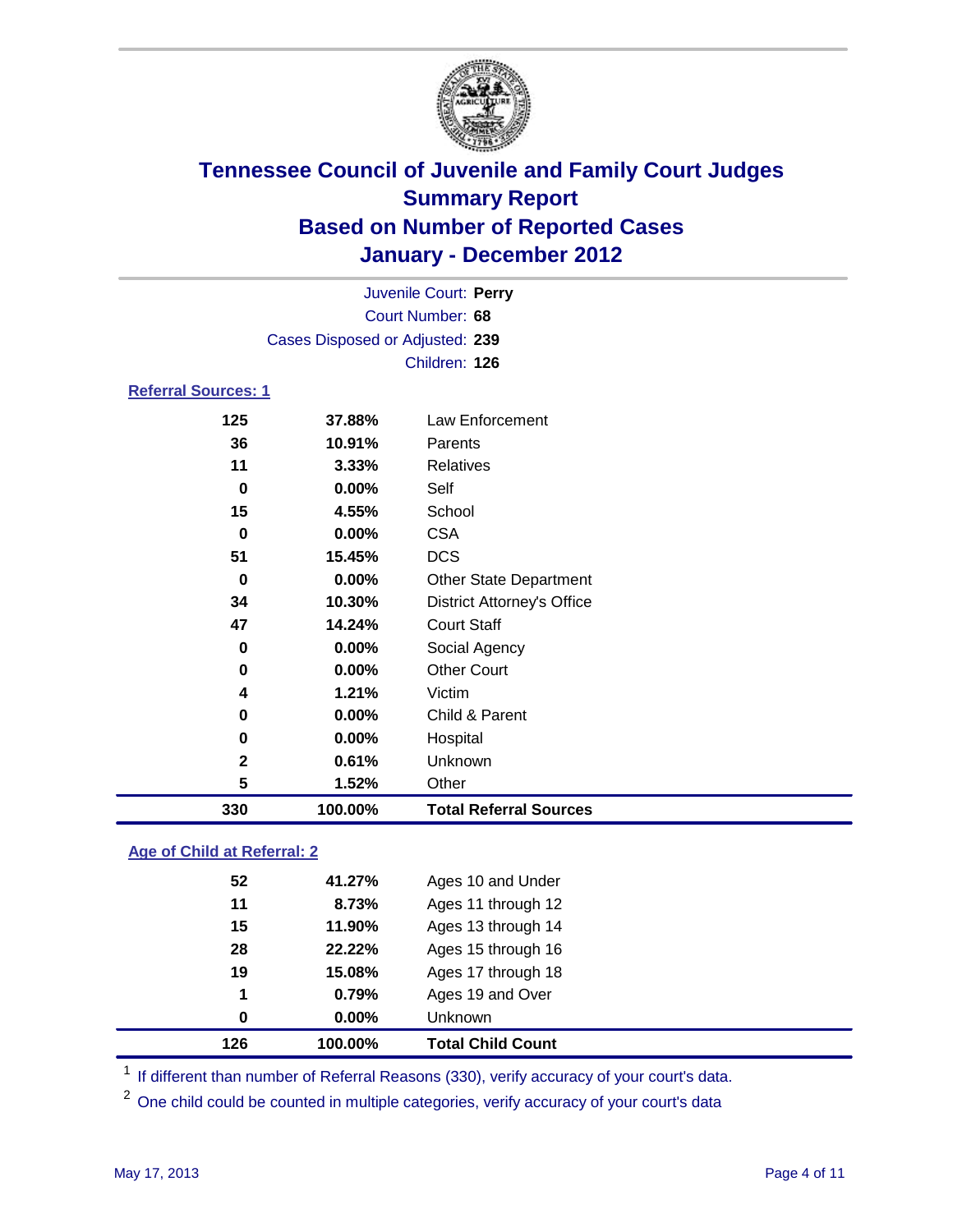

| Juvenile Court: Perry                   |                                 |                          |  |  |
|-----------------------------------------|---------------------------------|--------------------------|--|--|
| Court Number: 68                        |                                 |                          |  |  |
|                                         | Cases Disposed or Adjusted: 239 |                          |  |  |
|                                         |                                 | Children: 126            |  |  |
| Sex of Child: 1                         |                                 |                          |  |  |
| 60                                      | 47.62%                          | Male                     |  |  |
| 51                                      | 40.48%                          | Female                   |  |  |
| 15                                      | 11.90%                          | Unknown                  |  |  |
| 126                                     | 100.00%                         | <b>Total Child Count</b> |  |  |
| Race of Child: 1                        |                                 |                          |  |  |
| 36                                      | 28.57%                          | White                    |  |  |
| 3                                       | 2.38%                           | African American         |  |  |
| $\mathbf 0$                             | 0.00%                           | Native American          |  |  |
| $\mathbf 0$                             | 0.00%                           | Asian                    |  |  |
| 4                                       | 3.17%                           | Mixed                    |  |  |
| 83                                      | 65.87%                          | Unknown                  |  |  |
| 126                                     | 100.00%                         | <b>Total Child Count</b> |  |  |
| <b>Hispanic Origin: 1</b>               |                                 |                          |  |  |
| $\mathbf 0$                             | 0.00%                           | Yes                      |  |  |
| 34                                      | 26.98%                          | No                       |  |  |
| 92                                      | 73.02%                          | Unknown                  |  |  |
| 126                                     | 100.00%                         | <b>Total Child Count</b> |  |  |
| <b>School Enrollment of Children: 1</b> |                                 |                          |  |  |
| 72                                      | 57.14%                          | Yes                      |  |  |
| 13                                      | 10.32%                          | No                       |  |  |
| 41                                      | 32.54%                          | Unknown                  |  |  |
| 126                                     | 100.00%                         | <b>Total Child Count</b> |  |  |

One child could be counted in multiple categories, verify accuracy of your court's data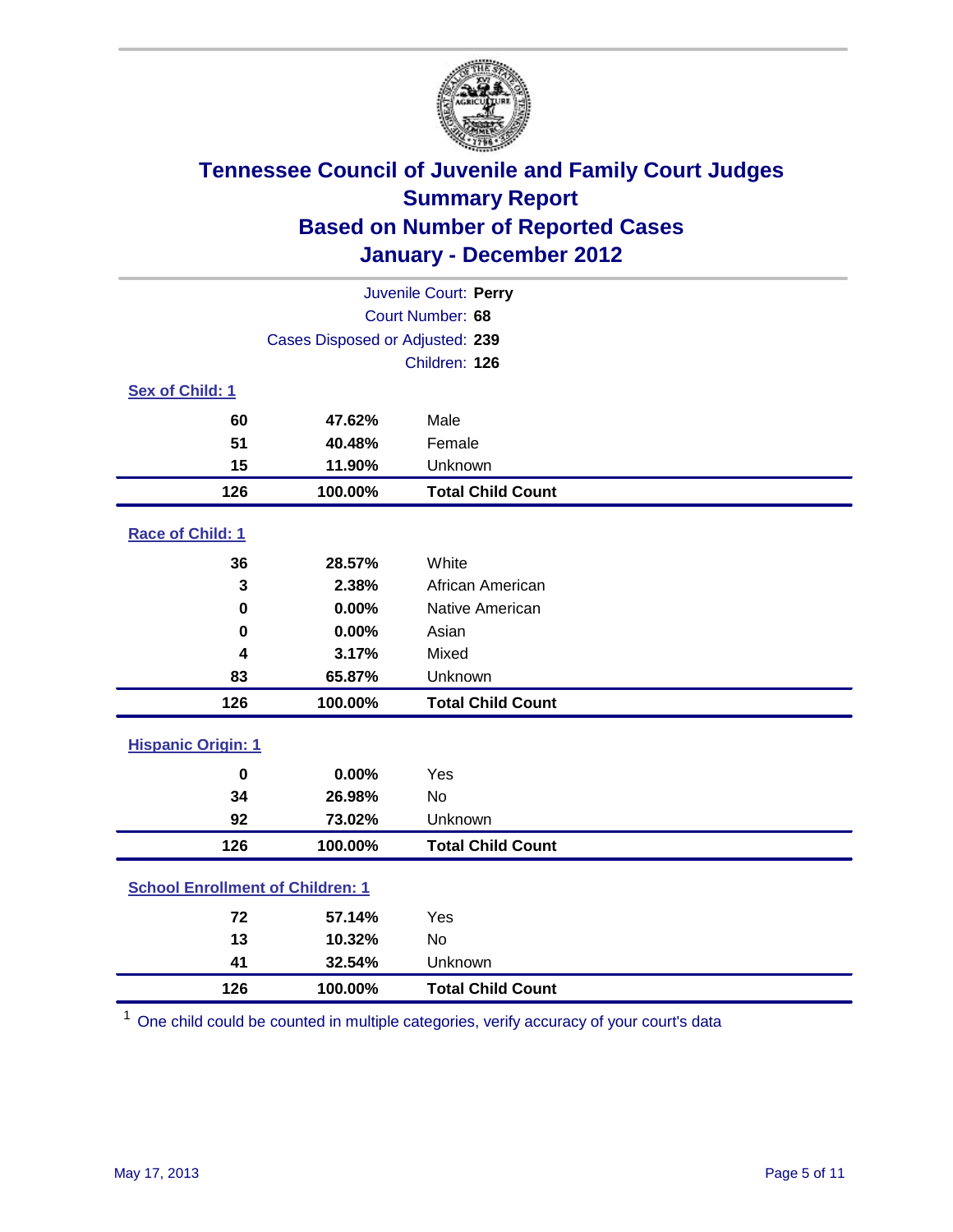

Court Number: **68** Juvenile Court: **Perry** Cases Disposed or Adjusted: **239** Children: **126**

#### **Living Arrangement of Child at Time of Referral: 1**

|              |          | Other                        |
|--------------|----------|------------------------------|
| 76           | 60.32%   | <b>Unknown</b>               |
| 0            | $0.00\%$ | Independent                  |
| 0            | $0.00\%$ | In an Institution            |
| 1            | 0.79%    | In a Residential Center      |
| 2            | 1.59%    | In a Group Home              |
| 5            | $3.97\%$ | With Foster Family           |
| 0            | $0.00\%$ | With Adoptive Parents        |
| 14           | 11.11%   | <b>With Relatives</b>        |
| 8            | 6.35%    | With Father                  |
| 11           | 8.73%    | With Mother                  |
| $\mathbf{2}$ | 1.59%    | With Mother and Stepfather   |
| 1            | 0.79%    | With Father and Stepmother   |
| 5            | $3.97\%$ | With Both Biological Parents |
|              |          | 0.79%                        |

#### **Type of Detention: 2**

| 239 | 100.00%  | <b>Total Detention Count</b> |
|-----|----------|------------------------------|
| 0   | $0.00\%$ | Other                        |
| 237 | 99.16%   | Does Not Apply               |
| 0   | $0.00\%$ | <b>Unknown</b>               |
| 0   | 0.00%    | <b>Psychiatric Hospital</b>  |
| 0   | 0.00%    | Jail - No Separation         |
| 1   | 0.42%    | Jail - Partial Separation    |
| 0   | $0.00\%$ | Jail - Complete Separation   |
| 1   | 0.42%    | Juvenile Detention Facility  |
| 0   | $0.00\%$ | Non-Secure Placement         |
|     |          |                              |

<sup>1</sup> One child could be counted in multiple categories, verify accuracy of your court's data

<sup>2</sup> If different than number of Cases (239) verify accuracy of your court's data.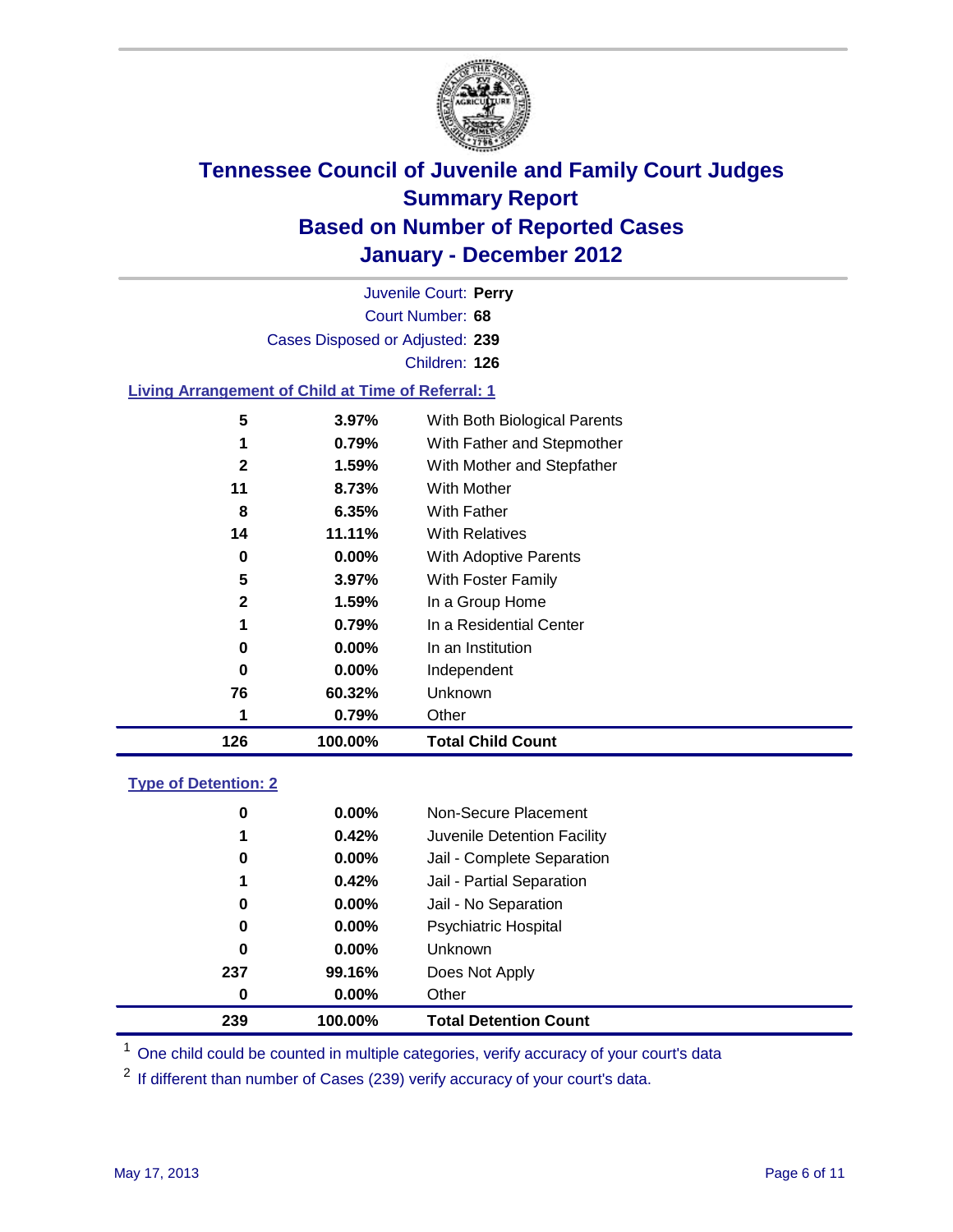

|                                                    | Juvenile Court: Perry           |                                      |  |  |  |
|----------------------------------------------------|---------------------------------|--------------------------------------|--|--|--|
|                                                    | Court Number: 68                |                                      |  |  |  |
|                                                    | Cases Disposed or Adjusted: 239 |                                      |  |  |  |
|                                                    |                                 | Children: 126                        |  |  |  |
| <b>Placement After Secure Detention Hearing: 1</b> |                                 |                                      |  |  |  |
| $\mathbf 2$                                        | 0.84%                           | Returned to Prior Living Arrangement |  |  |  |
| $\mathbf 0$                                        | 0.00%                           | Juvenile Detention Facility          |  |  |  |
| $\bf{0}$                                           | 0.00%                           | Jail                                 |  |  |  |
| 0                                                  | 0.00%                           | Shelter / Group Home                 |  |  |  |
| 0                                                  | 0.00%                           | Foster Family Home                   |  |  |  |
| 0                                                  | 0.00%                           | Psychiatric Hospital                 |  |  |  |
| 0                                                  | 0.00%                           | Unknown                              |  |  |  |
| 237                                                | 99.16%                          | Does Not Apply                       |  |  |  |
| 0                                                  | $0.00\%$                        | Other                                |  |  |  |
| 239                                                | 100.00%                         | <b>Total Placement Count</b>         |  |  |  |
| <b>Intake Actions: 2</b>                           |                                 |                                      |  |  |  |
|                                                    |                                 | <b>Petition Filed</b>                |  |  |  |
| 243<br>16                                          | 73.64%                          |                                      |  |  |  |
|                                                    | 4.85%                           | <b>Motion Filed</b>                  |  |  |  |
| 10                                                 | 3.03%                           | <b>Citation Processed</b>            |  |  |  |
| $\Omega$                                           | 0.00%                           | Notification of Paternity Processed  |  |  |  |
| 49                                                 | 14.85%                          | Scheduling of Judicial Review        |  |  |  |
| 0                                                  | 0.00%                           | Scheduling of Administrative Review  |  |  |  |
| 0                                                  | 0.00%                           | Scheduling of Foster Care Review     |  |  |  |
| 0                                                  | 0.00%                           | Unknown                              |  |  |  |
| 0                                                  | 0.00%                           | Does Not Apply                       |  |  |  |
| 12                                                 | 3.64%                           | Other                                |  |  |  |
| 330                                                | 100.00%                         | <b>Total Intake Count</b>            |  |  |  |

<sup>1</sup> If different than number of Cases (239) verify accuracy of your court's data.

<sup>2</sup> If different than number of Referral Reasons (330), verify accuracy of your court's data.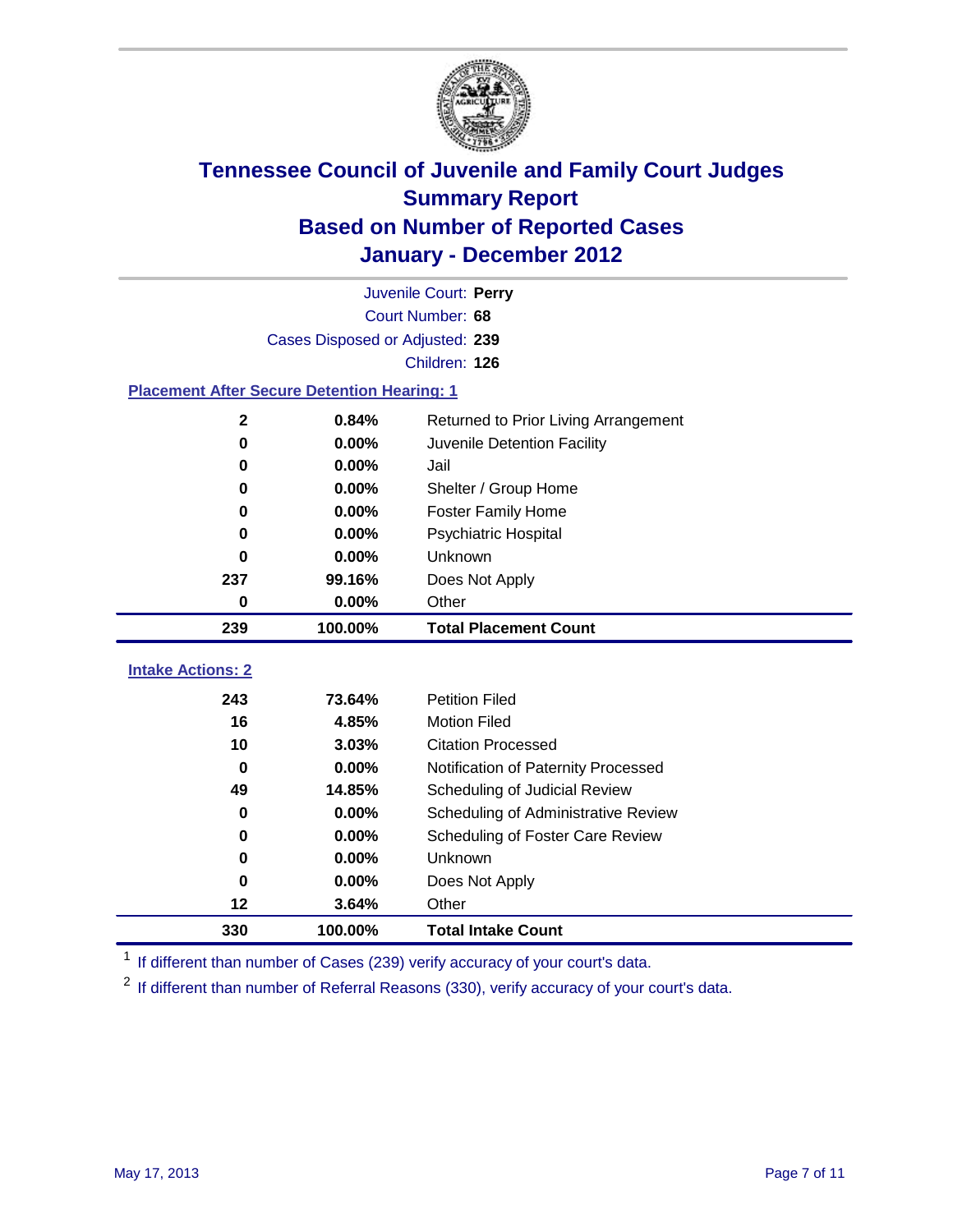

Court Number: **68** Juvenile Court: **Perry** Cases Disposed or Adjusted: **239** Children: **126**

#### **Last Grade Completed by Child: 1**

| 126         | 100.00%        | <b>Total Child Count</b>          |  |
|-------------|----------------|-----------------------------------|--|
| $\mathbf 0$ | 0.00%          | Other                             |  |
| 86          | 68.25%         | Unknown                           |  |
| 0           | 0.00%          | Never Attended School             |  |
| 0           | 0.00%          | Graduated                         |  |
| 0           | 0.00%          | <b>GED</b>                        |  |
| 0           | 0.00%          | Non-Graded Special Ed             |  |
| 0           | 0.00%          | 12th Grade                        |  |
| 0           | 0.00%          | 11th Grade                        |  |
| 1           | 0.79%          | 10th Grade                        |  |
| 12          | 9.52%          | 9th Grade                         |  |
| 5           | 3.97%          | 8th Grade                         |  |
| 3           | 2.38%          | 7th Grade                         |  |
| 0           | 0.00%          | 6th Grade                         |  |
| 1           | 0.79%          | 5th Grade                         |  |
| 3           | 2.38%          | 4th Grade                         |  |
| 0           | 0.00%          | 3rd Grade                         |  |
|             | 0.79%          | 2nd Grade                         |  |
| 0           | 0.00%          | 1st Grade                         |  |
| $\mathbf 2$ | 1.59%          | Kindergarten                      |  |
| 8<br>4      | 6.35%<br>3.17% | Too Young for School<br>Preschool |  |

### **Enrolled in Special Education: 1**

| 126 | 100.00%  | <b>Total Child Count</b> |  |
|-----|----------|--------------------------|--|
| 97  | 76.98%   | <b>Unknown</b>           |  |
| 29  | 23.02%   | No                       |  |
| 0   | $0.00\%$ | Yes                      |  |
|     |          |                          |  |

One child could be counted in multiple categories, verify accuracy of your court's data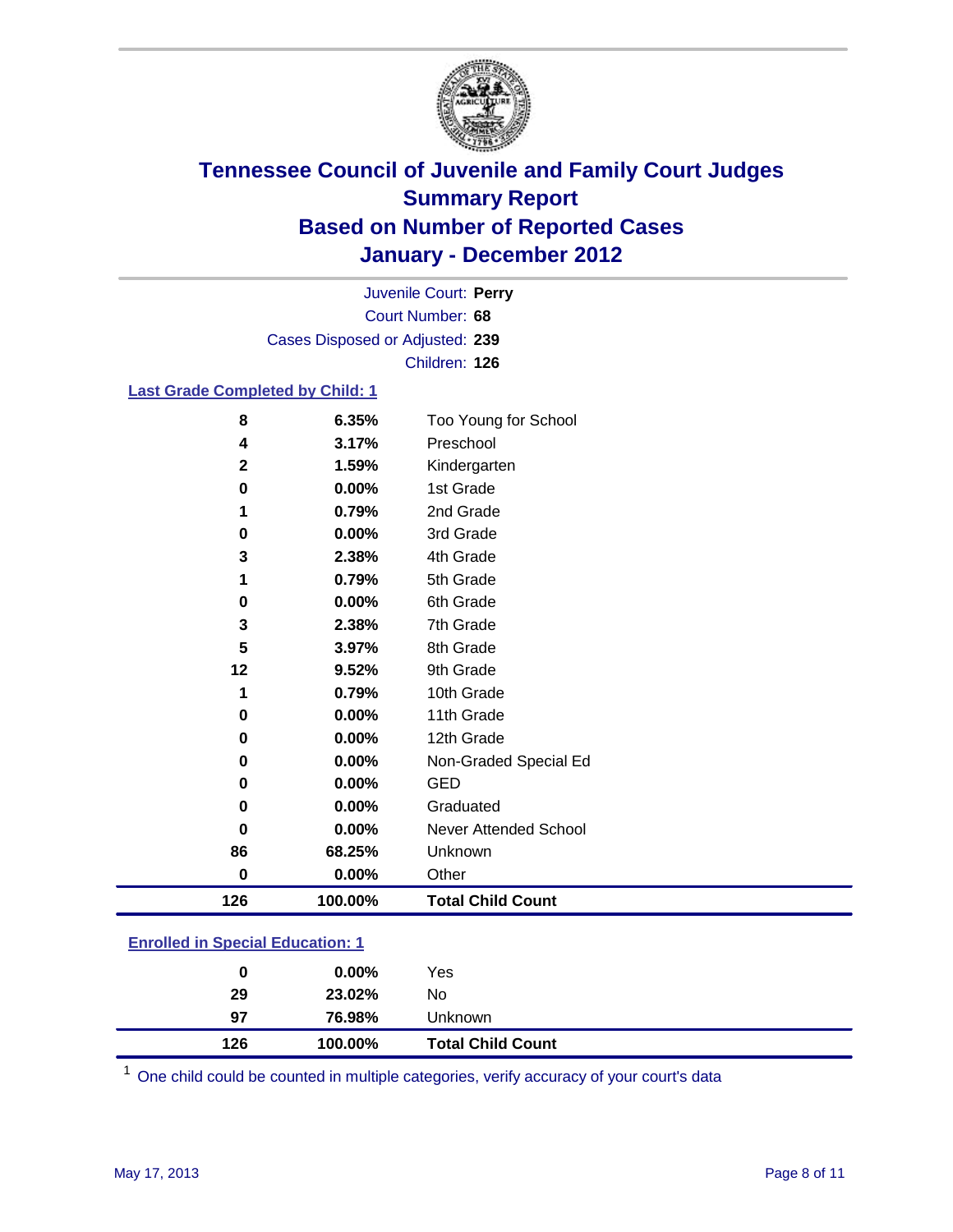

|                              |                                 | Juvenile Court: Perry     |
|------------------------------|---------------------------------|---------------------------|
|                              |                                 | Court Number: 68          |
|                              | Cases Disposed or Adjusted: 239 |                           |
|                              |                                 | Children: 126             |
| <b>Action Executed By: 1</b> |                                 |                           |
| 330                          | 100.00%                         | Judge                     |
| 0                            | $0.00\%$                        | Magistrate                |
| 0                            | $0.00\%$                        | <b>YSO</b>                |
| 0                            | 0.00%                           | Other                     |
| 0                            | 0.00%                           | Unknown                   |
| 330                          | 100.00%                         | <b>Total Action Count</b> |

### **Formal / Informal Actions: 1**

| 17  | 5.15%    | Dismissed                                        |
|-----|----------|--------------------------------------------------|
| 7   | 2.12%    | Retired / Nolle Prosequi                         |
| 19  | 5.76%    | <b>Complaint Substantiated Delinquent</b>        |
| 8   | 2.42%    | <b>Complaint Substantiated Status Offender</b>   |
| 23  | 6.97%    | <b>Complaint Substantiated Dependent/Neglect</b> |
| 1   | 0.30%    | <b>Complaint Substantiated Abused</b>            |
| 0   | $0.00\%$ | <b>Complaint Substantiated Mentally III</b>      |
| 5   | 1.52%    | Informal Adjustment                              |
| 1   | 0.30%    | <b>Pretrial Diversion</b>                        |
| 0   | $0.00\%$ | <b>Transfer to Adult Court Hearing</b>           |
| 0   | $0.00\%$ | Charges Cleared by Transfer to Adult Court       |
| 159 | 48.18%   | Special Proceeding                               |
| 9   | 2.73%    | <b>Review Concluded</b>                          |
| 81  | 24.55%   | Case Held Open                                   |
| 0   | $0.00\%$ | Other                                            |
| 0   | $0.00\%$ | <b>Unknown</b>                                   |
| 330 | 100.00%  | <b>Total Action Count</b>                        |

<sup>1</sup> If different than number of Referral Reasons (330), verify accuracy of your court's data.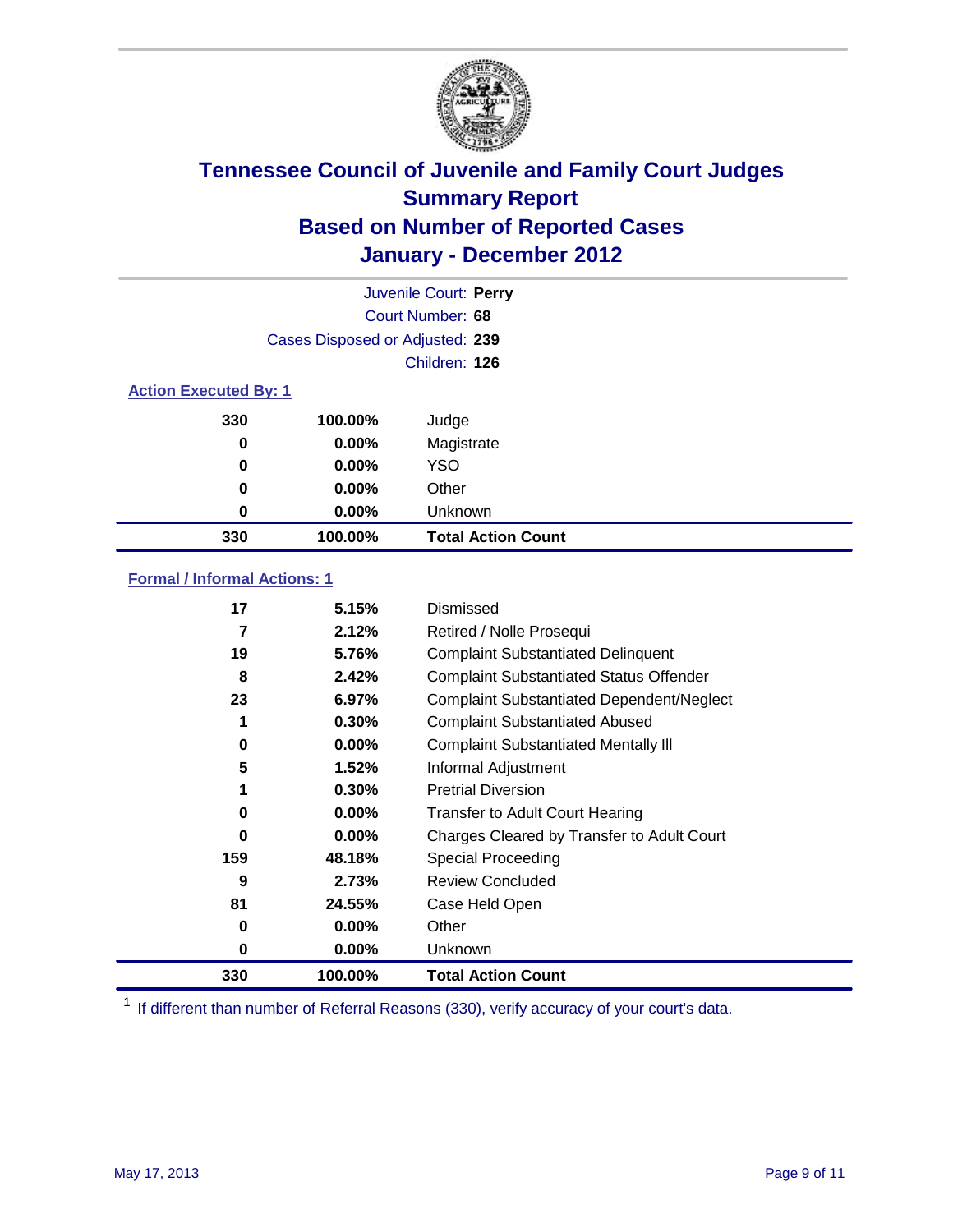

|                       |                                 | Juvenile Court: Perry                                 |
|-----------------------|---------------------------------|-------------------------------------------------------|
|                       |                                 | Court Number: 68                                      |
|                       | Cases Disposed or Adjusted: 239 |                                                       |
|                       |                                 | Children: 126                                         |
| <b>Case Outcomes:</b> |                                 | There can be multiple outcomes for one child or case. |
| 12                    | 2.42%                           | <b>Case Dismissed</b>                                 |
| 2                     | 0.40%                           | Case Retired or Nolle Prosequi                        |
| 64                    | 12.90%                          | Warned / Counseled                                    |
| 106                   | 21.37%                          | Held Open For Review                                  |
| 6                     | 1.21%                           | Supervision / Probation to Juvenile Court             |
| 0                     | 0.00%                           | <b>Probation to Parents</b>                           |
| 5                     | 1.01%                           | Referral to Another Entity for Supervision / Service  |
| 15                    | 3.02%                           | Referred for Mental Health Counseling                 |
| 5                     | 1.01%                           | Referred for Alcohol and Drug Counseling              |
| 0                     | 0.00%                           | <b>Referred to Alternative School</b>                 |
| 0                     | 0.00%                           | Referred to Private Child Agency                      |
| 1                     | 0.20%                           | Referred to Defensive Driving School                  |
| 0                     | 0.00%                           | Referred to Alcohol Safety School                     |
| 0                     | 0.00%                           | Referred to Juvenile Court Education-Based Program    |
| 1                     | 0.20%                           | Driver's License Held Informally                      |
| 0                     | 0.00%                           | <b>Voluntary Placement with DMHMR</b>                 |
| 0                     | 0.00%                           | <b>Private Mental Health Placement</b>                |
| 0                     | 0.00%                           | <b>Private MR Placement</b>                           |
| 0                     | 0.00%                           | Placement with City/County Agency/Facility            |
| 8                     | 1.61%                           | Placement with Relative / Other Individual            |
| 1                     | 0.20%                           | Fine                                                  |
| 2                     | 0.40%                           | <b>Public Service</b>                                 |
| 6                     | 1.21%                           | Restitution                                           |
| 0                     | 0.00%                           | <b>Runaway Returned</b>                               |
| 6                     | 1.21%                           | No Contact Order                                      |
| 21                    | 4.23%                           | Injunction Other than No Contact Order                |
| 1                     | 0.20%                           | <b>House Arrest</b>                                   |
| 1                     | 0.20%                           | <b>Court Defined Curfew</b>                           |
| 0                     | 0.00%                           | Dismissed from Informal Adjustment                    |
| 1                     | 0.20%                           | <b>Dismissed from Pretrial Diversion</b>              |
| 6                     | 1.21%                           | Released from Probation                               |
| 0                     | 0.00%                           | <b>Transferred to Adult Court</b>                     |
| 0                     | $0.00\%$                        | <b>DMHMR Involuntary Commitment</b>                   |